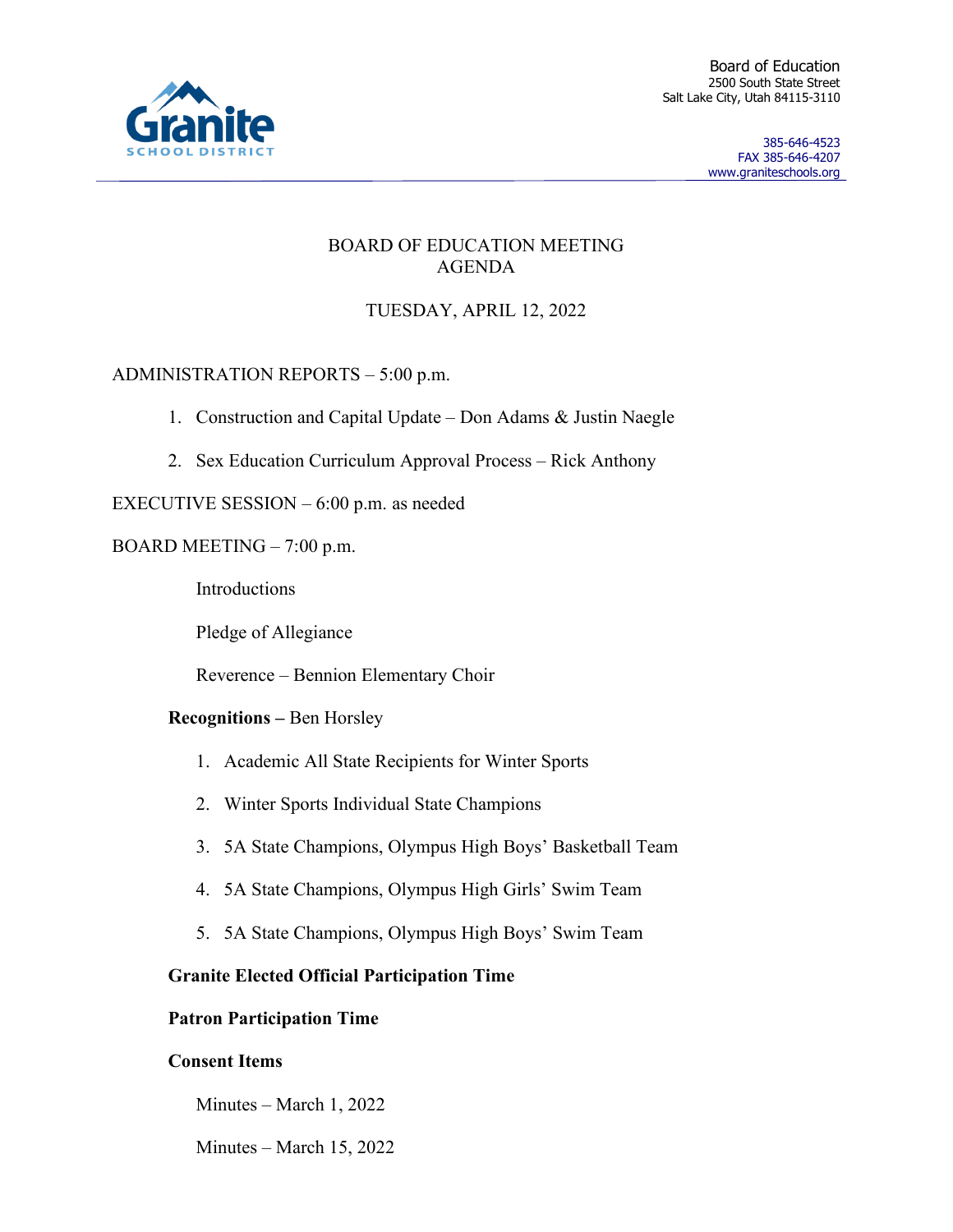#### Purchases

- 1. AVID College Preparatory System, Secondary Schools
- 2. Computer Equipment, Information Systems
- 3. Computer Network Switches, Information Systems
- 4. Computer Network Wireless Equipment, High School Campuses
- 5. Engineering Services, GEC
- 6. Equipment Support, Information Systems
- 7. Fencing, Lake Ridge Elementary
- 8. Interactive Displays, Mounts, and Carts, District-wide
- 9. Robotic Classroom Bundles, CTE
- 10. Sound System for Gymnasium, Bennion Junior High
- 11. Trucks, Granite Police Department

#### Award of Contract

Sidewalk Saw-Cutting, Maintenance Department

Change Orders

- 1. Cyprus High Rebuild, Change Orders 7 & 9
- 2. Skyline High Rebuild, Change Order 2-40
- 3. Skyline High Rebuild, Change Order 4-01
- 4. West Lake Junior Rebuild, Change Order 1

#### Personnel

- 1. Employee Hires and Separations
- 2. LEA Specific Licenses
- 3. Leaves of Absence
- 4. Administrative Appointments & Transfers

#### Financial Reports

1. Purchase Order Summary